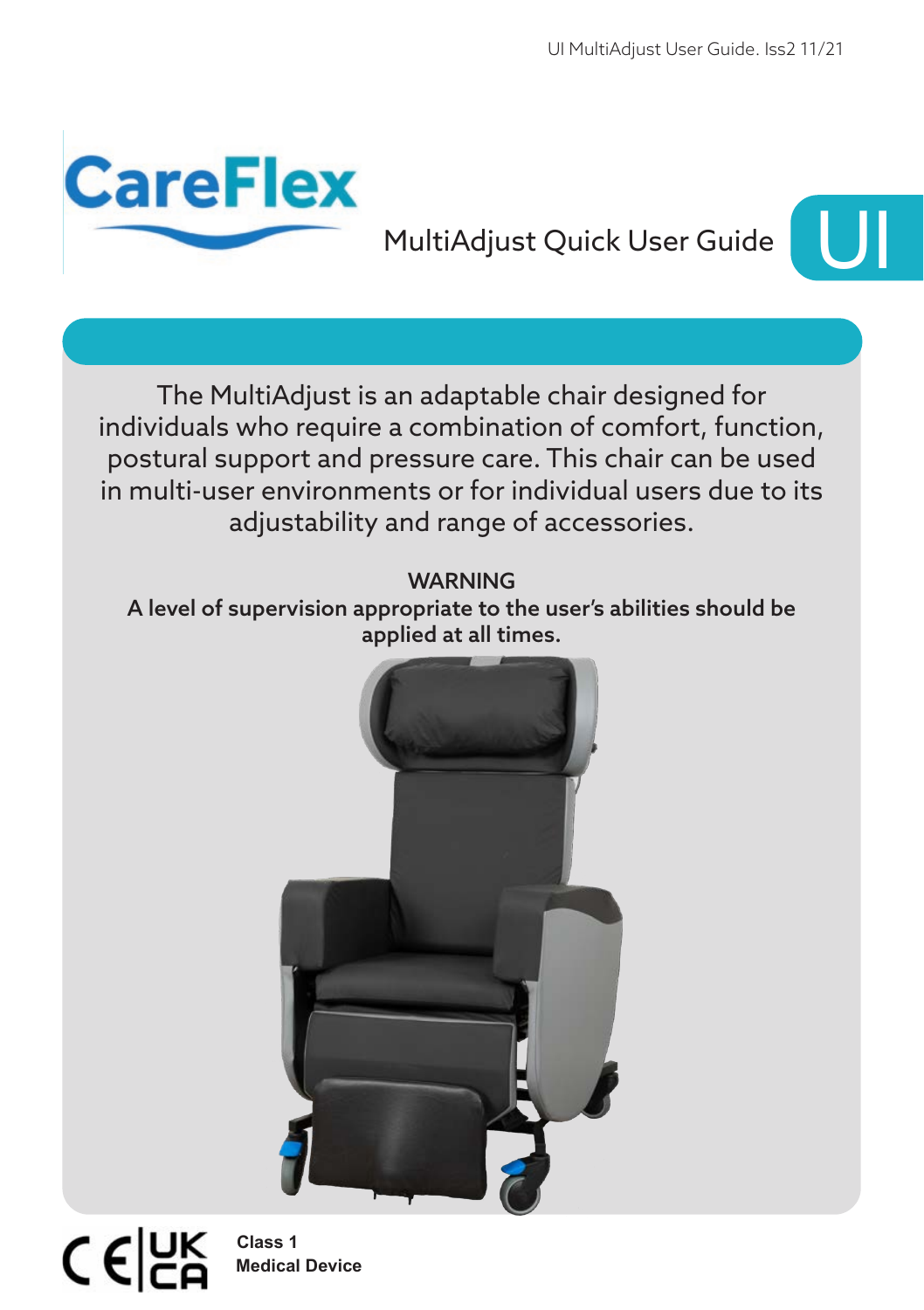# The MultiAdjust Chair

Most adjustments on the MultiAdjust can be made quickly and easily using no tools. When set up correctly the MultiAdjust should:

- Support the user in a comfortable position.
- Promote the user's functional ability.
- Provide appropriate postural stability and pressure management.
- Enable smooth and precise operation of the Tilt-in-Space, Back Angle Recline and Leg rest Elevation features.

For the MultiAdjust to perform effectively it is essential that an assessment has taken place and that the chair has been set-up for the user based on the outcomes of the assessment.





| A: Overall height     | 1350 mm (53")     |
|-----------------------|-------------------|
|                       |                   |
| <b>B: Back height</b> | 830 mm (32")      |
| C: Seat height        | 540 mm (21")      |
| D: Castor Frame width | 675 mm (26")      |
| E: Overall length     | 1285 mm (50")     |
| F: Push bar height    | 1110 mm (43")     |
| G: Clearance height   | 145 mm (6")       |
| Chair Weight:         | 70 Kg (Manual)    |
|                       | 73 Kg (Motorised) |
|                       |                   |
| Max user weight 160kg |                   |

| <b>Adjustments</b>            |                                                                   |
|-------------------------------|-------------------------------------------------------------------|
| H: Seat width (inner)         | 400 mm (16") to 550 mm (21")<br>(150 mm range - 2 cushion sizes)  |
| J: Max width (outer)          | 790 mm (31")                                                      |
| K: Seat to Footplate height   | 350 mm (14") to 500 mm (20") (150 mm range)                       |
| L: Arm height                 | 200 mm (8") to 250 mm (10") (50 mm range)                         |
| M: seat depth                 | 380 mm (15") to 550 mm (21")<br>$(170 \text{ mm range})$          |
| P: Narrow Lateral Width       | 230 mm (9") to 360 mm (14") (130 mm range)                        |
| P: Regular Lateral Width      | 315 mm (12") to 435 mm (17") (120 mm range)                       |
| P: Wide Lateral Width         | 445 mm (18") to 520 mm (20") (130 mm range)                       |
| Q: Lateral Height             | 320 mm (12") to 520 mm (20") (200 mm range)                       |
| W: Back angle recline (B.A.R) | 95° to 135° (40° range)<br>(Manual & Motorised)                   |
| X: Tilt in space (T.I.S)      | Factory Setting: 0° to 35° (35° range)<br>(Manual & Motorised)    |
|                               | Optional Setting: -5° to 30° (35° range)<br>(Manual & Motorised)  |
| Y: Knee angle                 | Factory Setting - 65° to 135° (70° range)<br>(Manual & Motorised) |
|                               | Optional Setting: 80° to 150°<br>(70° range - Manual)             |
|                               | Optional Setting: 80° to 157°<br>(77° range - Motorised)          |
| 7: Ankle angle                | 4 nositions - 75° / 90° / 105° / 120°                             |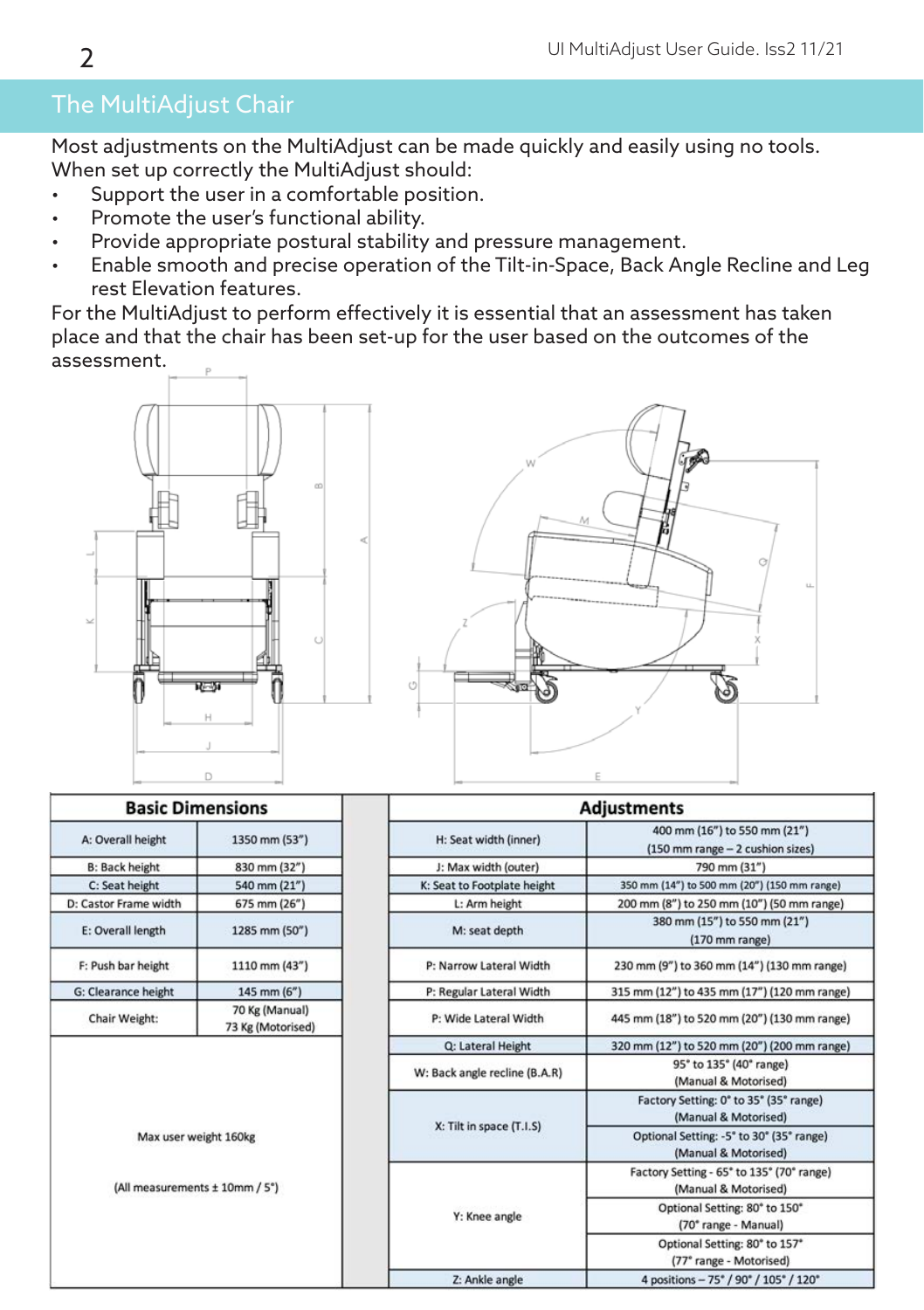#### **1. Brakes**

- To locate the brakes, push the chair forward so that the rear and front castors swing around and the brakes can easily be accessed.
- Use the foot to press down on the end of the blue brake lever to lock the castors.
- Gently knock upwards on the top of the blue brake lever to unlock the castors.

**• Always brake the castors before** 

**transferring the user on or off the chair.**



Apply the brakes by pressing down the ends of the blue levers on all four castors.

# **2. Tilt-in-Space\***

Tilt-in-Space is controlled with the lever on the right hand side of the push handle at the back of the chair:

To adjust the angle of tilt, squeeze the lever and tilt the chair to the desired angle. Release the lever to lock the chair at the desired angle.



**• Do not attempt to raise the user to a standing position when the chair is tilted backwards.**

#### **3. Tilt-in-Space - Angle Setting**

To adjust the setting of the Tilt-in-Space (TiS) angle, loosen and remove the nut and bolt located underneath the chair on the central bar and move to the desired hole (position C is selected in the image).

#### **Manual Chair**

**A**=Standard Factory Setting 1: 0° to 35° **B**=Optional Setting 2: -5° to 30° **Motorised Chair C**=Standard Factory Setting 1: 0° to 35°

**D**=Optional Setting 2: -5° to 30°



**• It is recommend that the Tilt-in-Space angle setting is only changed to the optional setting on the recommendation of a Health Care Professional.**

The lever on the right side of the push handle operates the Tilt-in-Space (TiS).



Located underneath the chair at the bottom of the gas strut.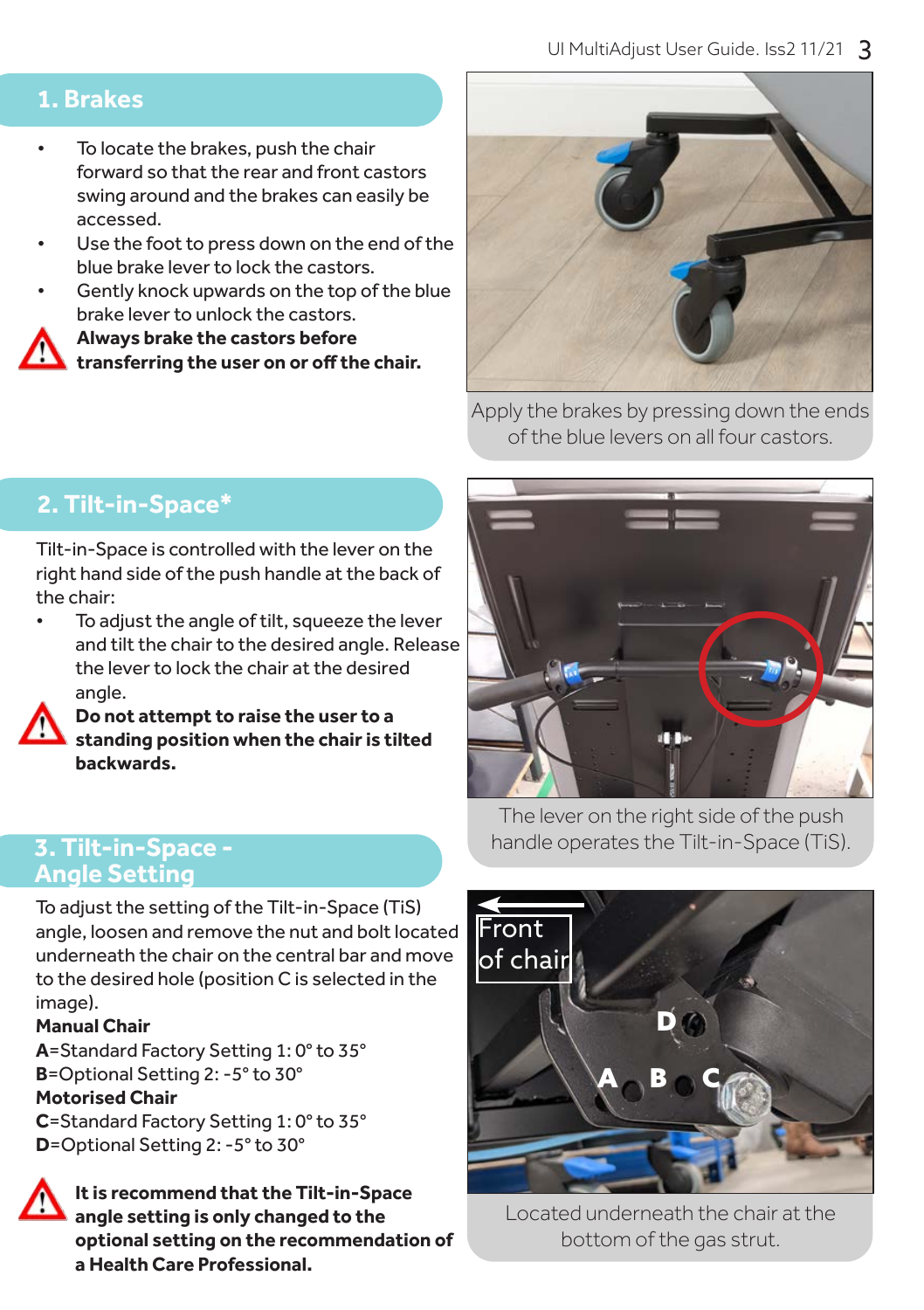# **4. Back Angle Recline\***

Back Angle Recline (BAR) can be used to adjust the angle between the seat and back, thus changing the angle of the user's hips. When the back is fully upright, the user's hip angles will be approximately 95°; in combination with the contoured profile of the back, this will enable a comfortable position for mealtimes, activities and for preparing to raise to standing. The back angle can be reclined to 135°; this promotes a comfortable position for resting.

- It is controlled with the left hand lever on the push handle at the back of the chair.
- To adjust the angle of recline, grip the handlebar firmly. With the left hand, use the index finger to locate the small locking lever which is fitted in front of the main lever.
- Once the locking lever has been activated, the main lever can then be squeezed to adiust the back angle.
- Release the lever to lock the chair at the desired angle.
	- **• It is recommend that Back Angle Recline is only used within the ranges recommended by a Health Care Professional.**



The lever on the left side of the push handle operates Back Angle Recline (BAR).

# **5. Seat Depth**

Appropriate seat depth is critical to the performance of the chair and the user's postural stability. When set correctly, the user's pelvis should be positioned at the back of the chair with an approximately two-finger gap between the back of the knee and the front of the seat cushion. To adjust seat depth:

- Locate the lever at the back and left-hand side under the chair.
- Twist lever down and pull/push handle on right hand side until seat depth is in desired position.
- Release the lever and pull the handle until the seat "clicks" positively into position.

**• Never adjust the seat depth when the user is in the chair.**



The seat depth release lever is twisted down to release the locking mechanism.

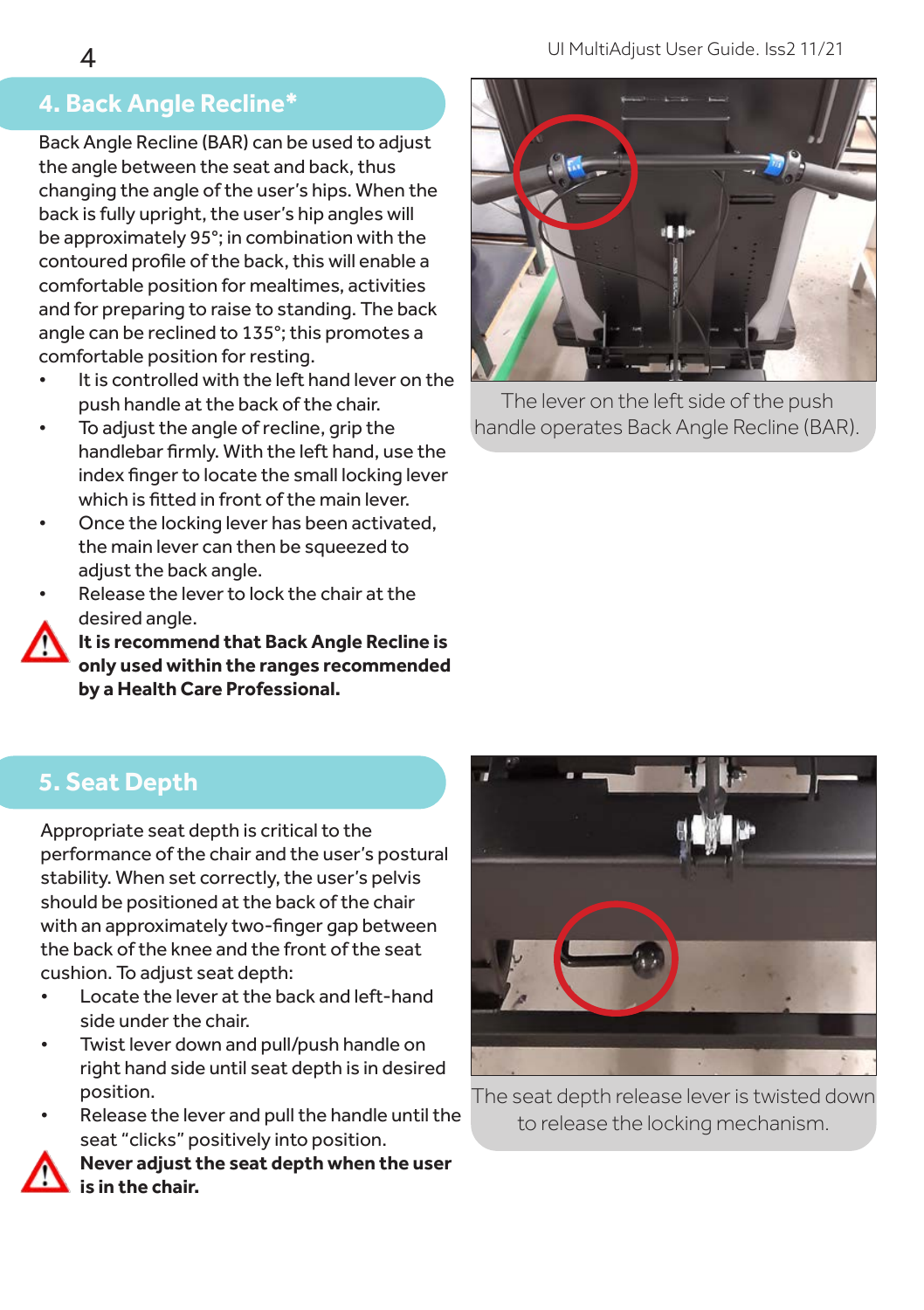## **6. Seat Width**

Correct seat width is important for the user's lateral stability. To adjust seat width, each arm rest can be moved in or out:

- Locate the two hand wheels; one is located at the front of the seat base and one at the rear.
- Turn in clockwise direction to loosen.
- To reduce seat width, move the arm rests inwards to the centre of the chair by placing the palm of the hand on the outside face of the arm rest and push.
- To increase seat width, move the arm rests outwards by placing the palm of the hand on the inside face of the arm rest and push.
- Once the desired seat width is achieved, turn the hand wheels in anti-clockwise direction to lock the arm rests in position.
- Arm rests can be set at different seat widths from front to back and left to right, which may be indicated for users with fixed lower limb postures such as windsweeping, or those with increased body mass in the gluteal and hip areas.

# **7. Arm Rest Height and Removal**

- To adjust arm rest height, locate the two plunger pins located on the inside of the arm rest; one towards the front and one towards the rear.
- With a plunger pin in each hand pull out.
- Slide the arm up or down, to adjust to the desired height.
- Release the plunger pins to lock into position.
- Arm rest height can be set differently from front to back resulting in angled arm rests, which may be indicated for users with specific upper limb positioning requirements.



**• Arm rest height should be based on the outcome of the user's assessment; please refer to these measurements or seek further guidance from the Health Care Professional.**

The arm rests can be removed to aid user transfers, positioning, cleaning and servicing:

- Locate the two hand wheels; one is located at the front of the seat base and one at the rear.
- Turn in clockwise direction to loosen.
- The arm rest can then be removed completely.



The MultiAdjust has a width size guide on each arm to assist with adjustments.



Plunger pins located on the inside of the arm rest.



Location of the hand wheels underneath the seat base for seat width and arm removal.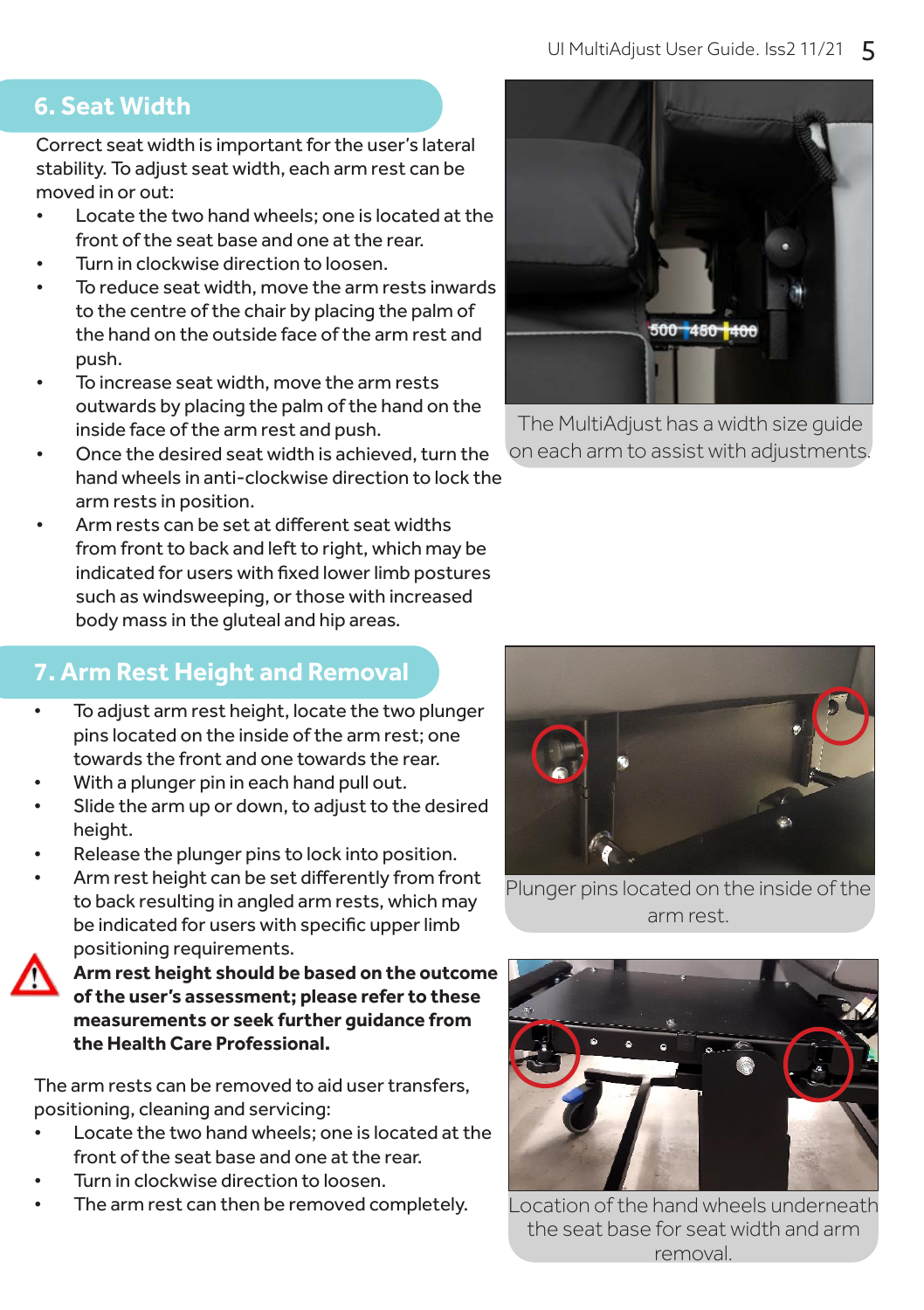#### UI MultiAdjust User Guide. Iss2 11/21

# **8. Leg Rest Elevation**

The leg rest can be elevated to promote comfort during periods of rest, or to achieve a change of position:

- Locate lever at the right-hand side of the leg rest.
- Squeeze the lever then lift or lower the leg rest to the desired angle.
- Release lever to lock the position.
- To lower the leg rest, pull the lever out and the leg rest will return to its lowered position; it may be necessary to push the leg rest down.



**• Never leave the user unsupervised in the chair with the leg rest elevated. • Leg rest elevation should only be used within the ranges tolerated by the user** 

**based on their knee range of movement and should not affect pelvic stability.**

# **9. Leg Rest - Angle Setting**

Located underneath the chair on the front end of the seat base towards the leg rest.

To adjust the setting of the leg rest angle, loosen and remove the nut and bolt then move to the desired hole (position C is selected in the image). **Manual Chair**

**A**=Standard Factory Setting 1: 65° to 135° **B**=Optional Setting 2: 80° to 150°

#### **Motorised Chair**

**C**=Standard Factory Setting 1: 65° to 135° **D**=Optional Setting 2: 80° to 157°



**• It is recommend that the leg rest angle setting is only changed to the optional setting on the recommendation of a Health Care Professional.** 

# **10. Headrests (Optional)**

The headrest should always support as much of the user's head as possible and the height of the headrest should be set to provide comfortable support.

- Each headrest has a strap attached to its top edge. The straps have short strips of plastic hooks sewn at intervals along its length.
- It can be adjusted up and down via the strap, the plastic hooks simply click onto the slots on the back of the chair.



Locate the lever on the right side of the chair to adjust leg rest elevation.



The leg rest angle nut and bolt is located on the front end of the seat base.



Loop the headrest strap around to the back of the chair.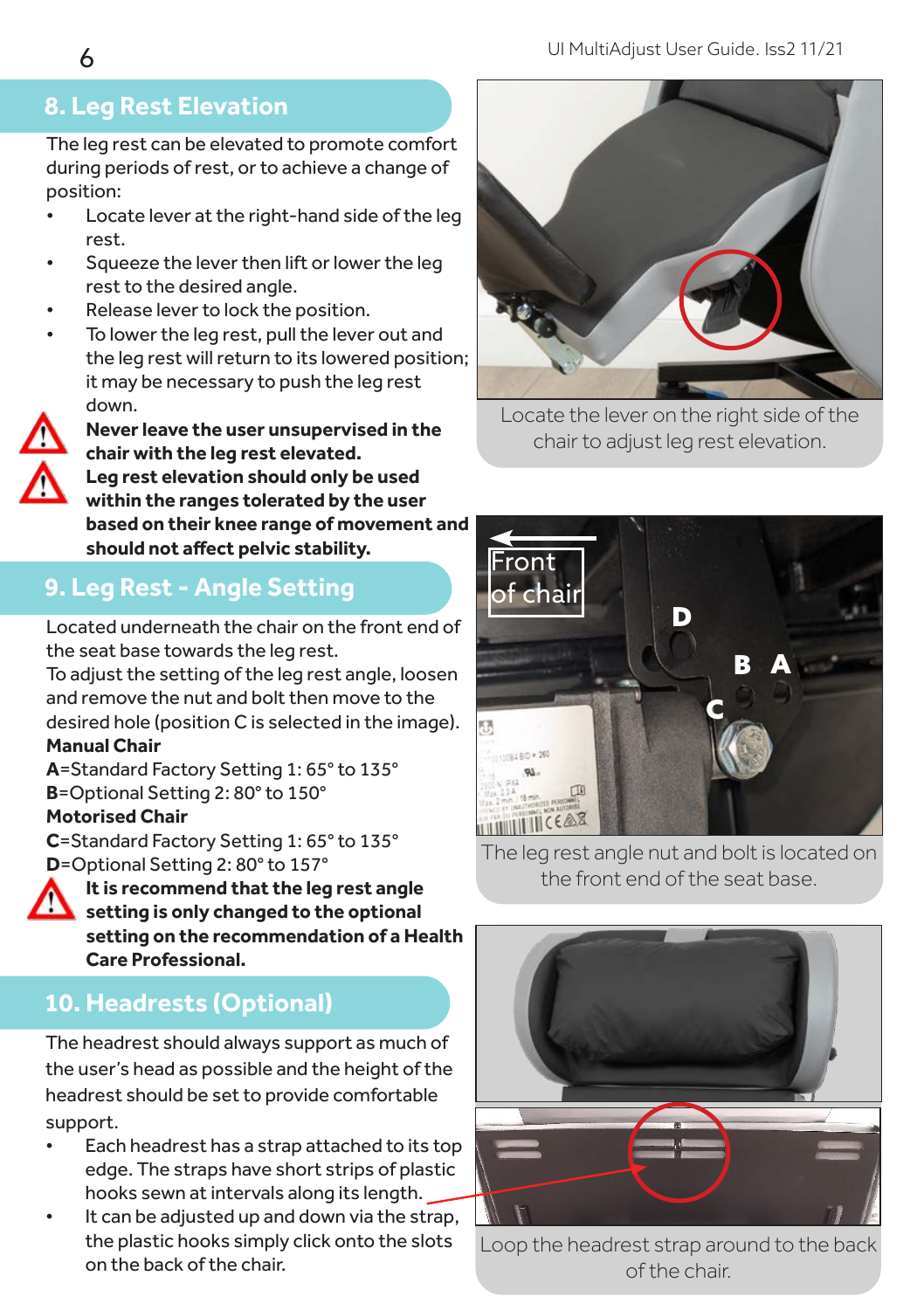#### **11. Height & Angle Adj. Flip-up Footplate UK Patent Approved GB 2589439**

Footplate's are important for the user's comfort, postural stability and pressure distribution. The MultiAdjust footplate is also suitable for users with a longer lower leg length. The footplate is fixed into a bracket on the back of the leg rest. To insert and adjust the footplate height:

- Pull out the locating pin on the bracket and insert the footplate.
- Slide the footplate up or down to adjust to the desired height.
- Release the locking pin; the pin should 'click' into position when the footplate is properly located.
- Note that the footplate stem has a ratchet and wheel safety feature. This ensures that should the footplate come into contact with the floor it will rise up out of the way maintaining chair stability. The wheel offers some protection to the flooring."



**• The ratchet feature is predominantly for safety, we advise that the Footplate height is reduced by hand every time the leg rest is lowered.** Parts of the footplate.

The MultiAdjust footplate angle can be adjusted to correct positioning at the feet to neutral, or accommodate fixed postures at the ankles. To adjust the footplate angle:

- Ensure this operation is carried out by a competent person, and that no weight is being applied to the footplate.
- The position is set by the plunger pins as shown; each indicator offers 1 of 4 different positions and 0° is achieved when vertical. Pull out one of the plungers and twist so that it is locked off (see image).
- With one hand safely on the footplate, pull out the second plunger pin so that the footplate can angle to the desired setting.
- When this is achieved, lock both plunger pins into position, fully engaging with the corresponding holes on each side.
- The footplate will 'flip-up' to vertical  $0^\circ$  from any position and return to its original setting.



**• Keep Fingers away from the mechanism when performing this task to avoid any potential finger traps.**



The footplate fits into the bracket on the back of the leg rest.









The footplate can be adjusted and set to a choice of 4 positions; 75°, 90°, 105° & 120°.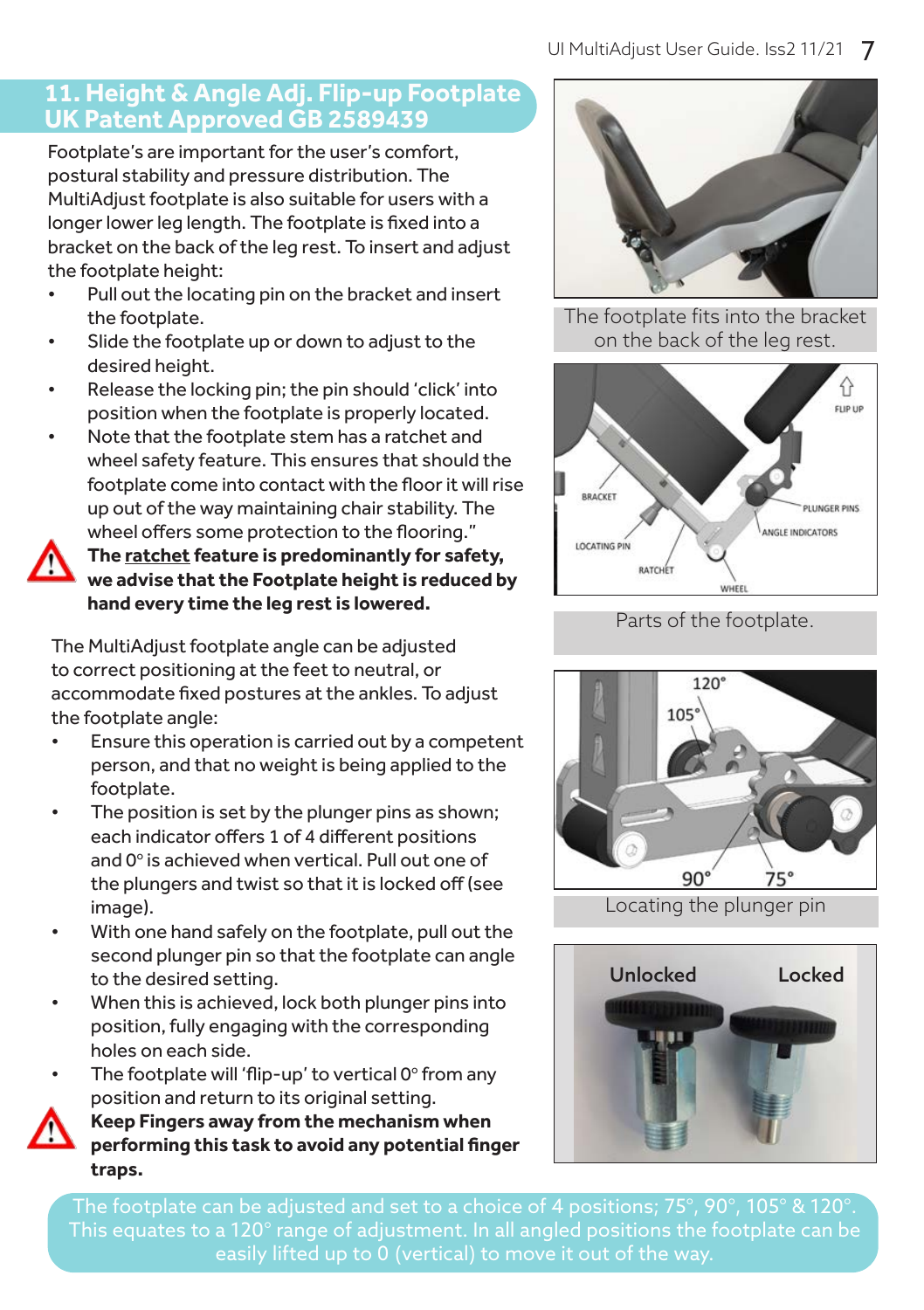# **12. Pelvic Belt\* (Optional)**

Pelvic belt length is adjusted by the two part buckle and a 'tri-glide' adjuster:

- To fasten buckle 'click' two halves together.
- To release buckle, press tabs on the sides of buckle and pull two halves apart.



- **• Pelvic belts are intended to be used as positioning aids not for restrictive practice. Please see \*Disclaimer for further information.**
- **• 4-Point Pelvic Belt also available.**



The two halves of the pelvic belt buckle.

# **13. Groin Harness\* (Optional)**

The groin harness is a positioning aid that can provide maximum pelvic control to help stabilise the position of the pelvis and prevent the user from sliding forward in the chair.

- The harness consists of a padded cross shape and webbing straps. Two points of the padded cross shape are attached at the junction between the seat and back cushions.
- When seated in the chair, the two loose ends of the harness should be pulled up over the users thighs and attached to the straps at the rear of the chair.
- The harness can be adjusted through the webbing straps.

#### **14. Dynamic Chest Harness\* (Optional)**

A dynamic chest harness can provide anterior support and comfort whilst not restricting active positioning or function.

- The dynamic chest harness is held in position with a strap from each corner, two straps attach at the users waist and two over their shoulders.
- These straps are attached to the harness with side-lock buckles, the length of the straps can be adjusted through the buckles.



**• Always ensure the harness is positioned correctly and comfortably, not overtightened and not interfering with in-situ medical devices.**



Groin harness to stabilise pelvic position in the back of the seat.



Dynamic chest harness provides support to the upper trunk.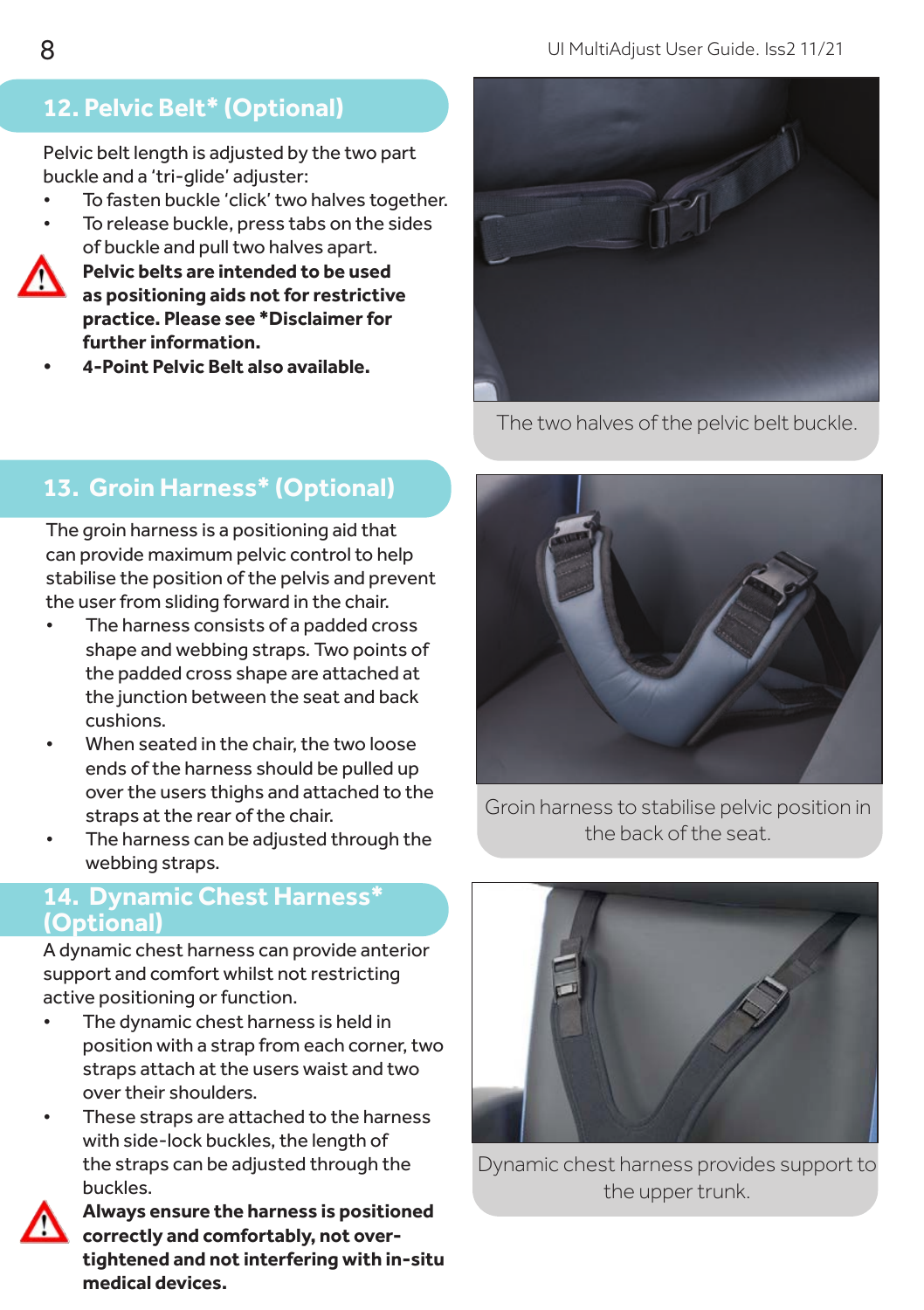## **15. Tray (Optional)**

The MultiAdjust can be fitted with a tray, which can be used to assist in the user's upper limb positioning and engagement in activities; it should never be used as a restraint.

- Once the occupant is sat in the chair, rest the tray across the arm rests so that the tray fits snugly against the user but does not press in to their abdomen.
- The buckles on the tray straps connect with the buckles on the inside of the chair sides. Clip the two halves of the buckles together on all four straps.
- Adjust the tension in the tray straps to secure the position of the tray. Then tension can then be adjusted to change the front-toback position of the tray.



**• Always ensure that the tray does not interfere with any stoma devices, feeding tubes or similar devices fitted into the user's abdomen.**



Straps on front and rear of tray fastened into buckles in the inside of the arm rest.

## **16. Pommel (Optional)**

A pommel can be used to aid thigh positioning, usually by abducting (moving apart), to promote postural alignment and pressure care. The pommel is designed to separate and support the whole inside of the knee joint; for this reason the pommel is not depth adjustable and is positioned out in front of the seat edge.

- Fit the pommel with the leg rest angled down as this will give the best access to the bracket.
- Locate the cut-out in the bottom front edge of the seat cushion; the opening for the pommel bracket is located in this cut-out.
- Fit the metal stem of the pommel into the bracket and push the pommel until it is felt to 'click' into position.
- To remove the pommel, hold it at the bottom edge of the metal stem and pull directly outwards.

**• A pommel must never be used as a restraint and the user must not be allowed to slide into sacral sitting and come to rest against the pommel.** 



Fit the pommel into the bracket in the middle of the bottom edge of the seat.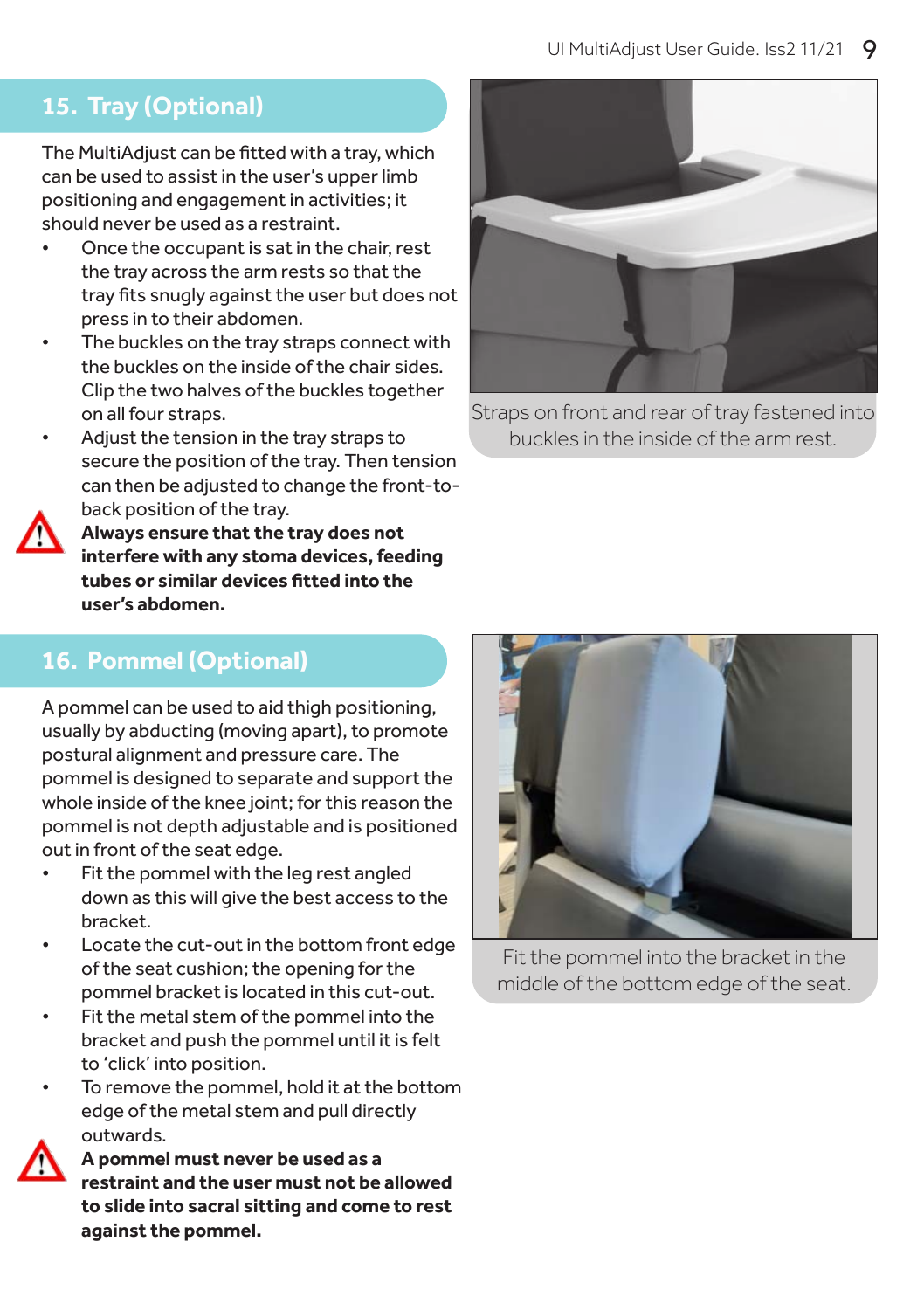# **17. Laterals (Optional)**

Lateral supports are available in a narrow, regular and wide setting. Lateral supports are usually adjusted so that they are supporting the user's upper trunk; however, this depends on the where support is required based on assessment outcomes.

- Lateral supports should be positioned to support the user in an upright position and limit leaning at the trunk. For comfort leave a three-finger gap between the top of the lateral and the user's armpit.
- Before transferring the user into the MultiAdjust take a measurement of the height of any lateral support they have fitted to a wheelchair or activity chair. Otherwise, try to measure from seat to mid-chest height as a guide. Position the lateral supports accordingly.
- Similarly, measure the distance between the lateral supports on the user's wheelchair or measure across their chest so that the width between the lateral supports can be set-up before transfer.
- To adjust lateral height, pull out the lower knob on the adjustment block fitted to the back of the chair. This knob controls the indexing pin which locks into the holes in the height adjuster. Raise or lower the lateral pad to the desired height and release the knob. Push the lateral down until the indexing pin is felt to lock in place.
- Width is controlled by the clamp plate on the adjustment block. Turn the hand wheel on the adjustment block until the lateral is free to slide sideways. Once in the desired position tighten the hand wheel to lock the pad in place.
- If the MultiAdjust is to be used without the adjustable lateral supports undo the hand wheel controlling the width adjustment and slide the laterals completely out of the adjustment blocks. Keep the laterals in a safe place for future use."



Pull out the lower knob to adjust lateral height.



Turn the hand wheel to adjust lateral width, tighten the hand wheel to hold the setting.



Standard and kidney pads available in small and medium.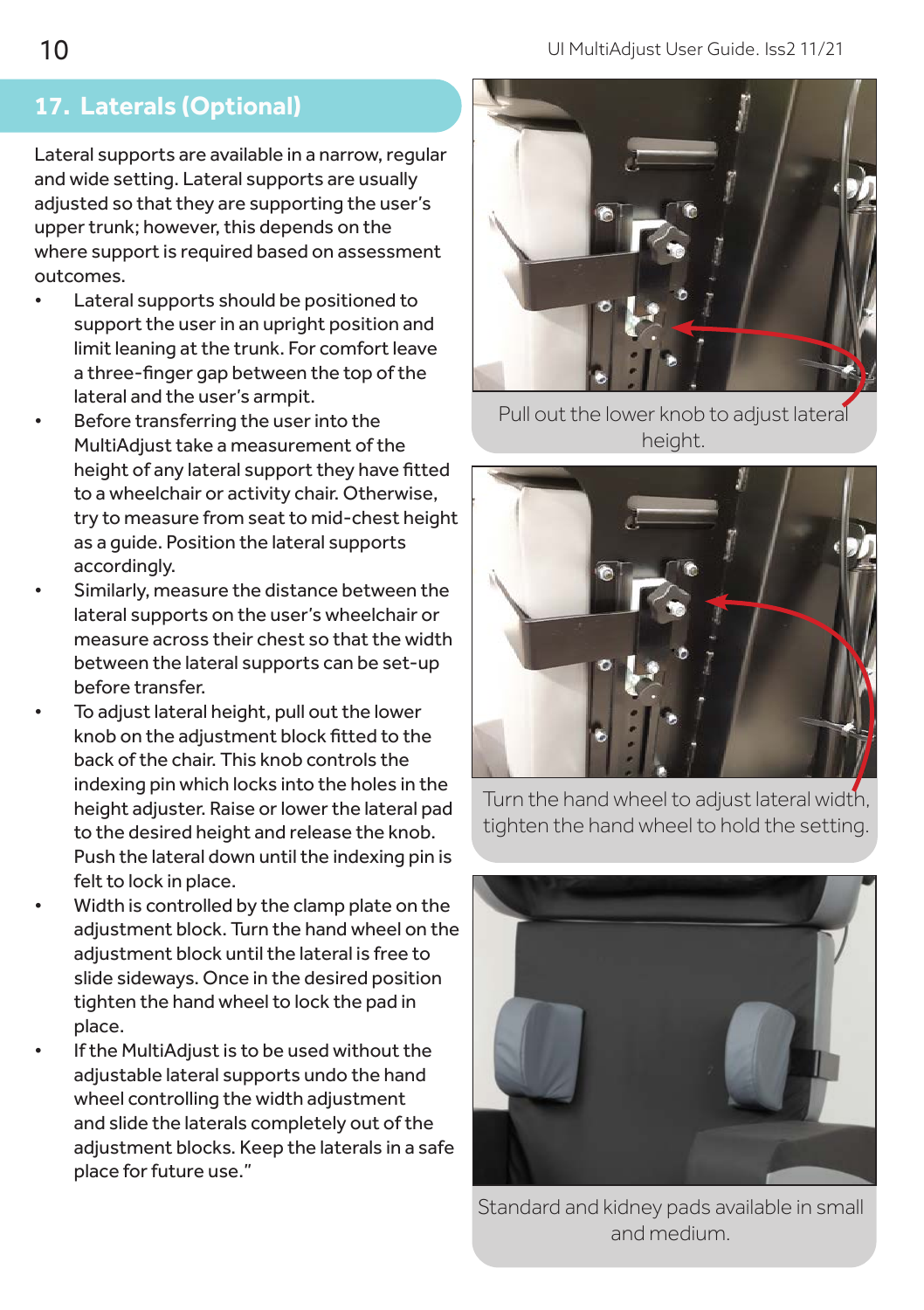# **18. Fully Motorised and Pro-Control**

The Pro-Control MultiAdjust uses actuators to adjust the Tilt in Space and leg rest elevation. The fully motorised MultiAdjust uses actuators to adjust the Tilt in Space, Leg rest elevation and Back Angle recline. Both systems utilize a 24V DC rechargeable battery system which needs to be regularly charged in order to maintain battery performance.

# **19. Battery Charging**

When a motorised chair is first delivered and before it is used, charge the batteries for at least twenty four hours to ensure they are at full power. Similarly, if the motors have not been used for a prolonged period, charge the batteries for twenty four hours to bring them up to full power. Establish a regular regime for battery charging. Charging the chair regularly overnight is recommended. The battery unit will sound a warning signal when the battery is nearing its minimum recommended charge level. Charge as soon as is practicable once this signal is heard.

Only chargers supplied by CareFlex should be used to charge CareFlex chairs. Do not use a CareFlex charger to charge other products.

- Fit the jack plug connected to the charger into the socket on the hand control unit of the chair.
- Plug the charger into a 240V AC mains electric supply and switch on the power to the charger. See the notes above for charge times.
- At the end of the charging cycle, switch off the charger and disconnect all leads and plugs.

## **20. Using a MultiAdjust with Motorised Actuation**

A chair with motorised actuation has a hand controller on a coiled flex attached to the control box on the chair. To activate the actuators and tilt the chair, elevate the leg rest or recline the back, depress the appropriate up or down button for the facility required.





Fit the charging plug from the charger into the socket on the side of the handset.

#### **DO NOT:**



- **• Leave the charger connected to the chair with the mains power switched off.**
- **• Move the chair when it is connected to the mains.**
- **• Charge the batteries when there is a client in the chair.**

**If, after charging, the motors do not work, take the chair out of service immediately and contact CareFlex or your local Distributor.**



6-button handset for motorised chairs.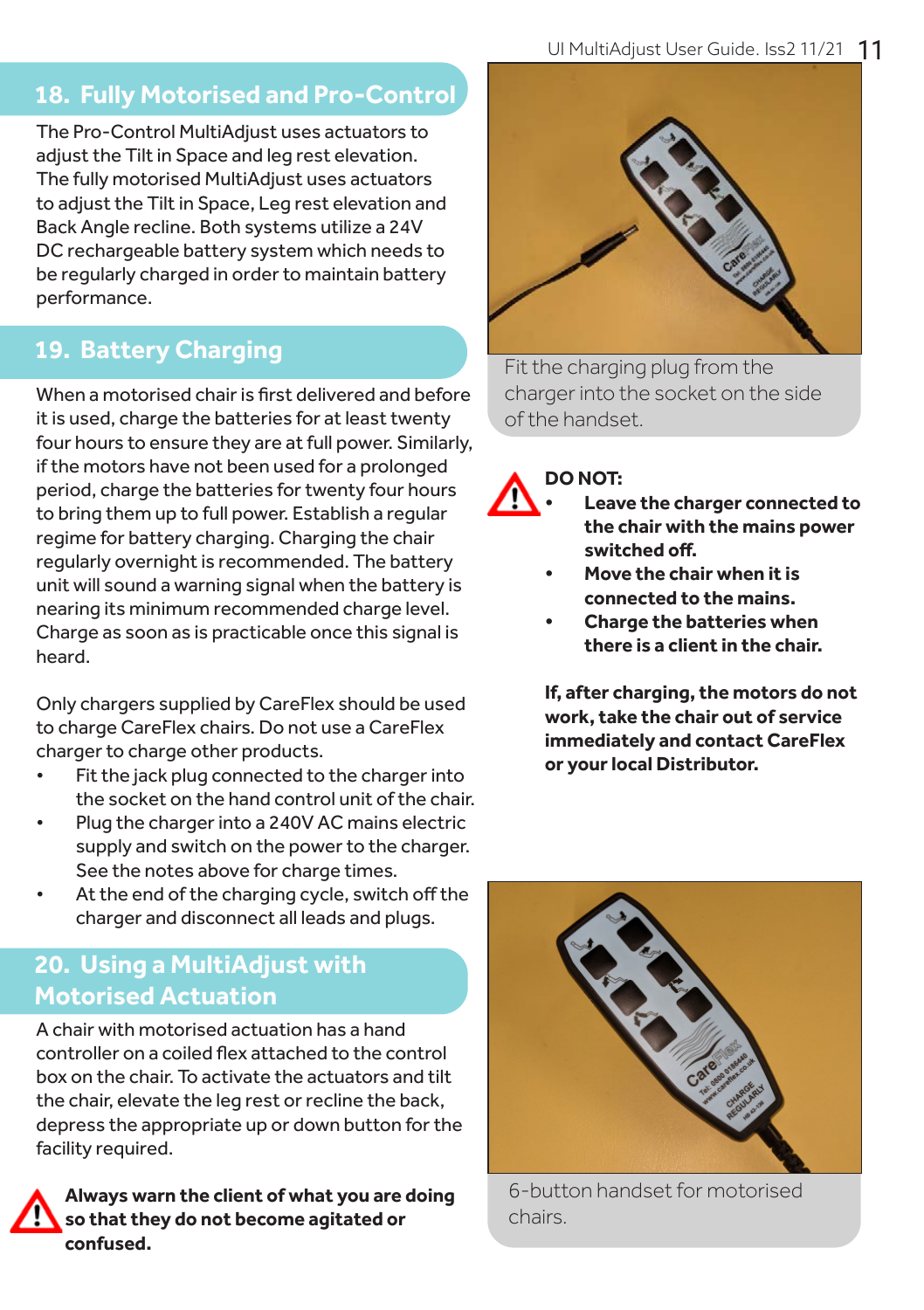## **LOOKING AFTER The MultiAdjust**

## **Care & Maintenance**

- When the chair is delivered and every time it is used, check the chair over for signs of damage or excessive wear.
- If the chair shows signs of excessive wear, damage or incorrect performance, please take it out of service immediately and contact CareFlex or the local CareFlex Distributor.
- If the user is experiencing severe discomfort, do not use the chair. Take it out of service immediately and contact CareFlex or the local CareFlex Distributor.
- The MultiAdjust is upholstered in high quality material which is waterproof and fire retardant. However, do not store or use the chair in damp or wet areas.
- Do not attempt to carry out any structural maintenance or adjustment of the MultiAdjust or its accessories without consulting CareFlex or the local CareFlex Distributor.

Details of cover material care and maintenance can be found in the Fabric Guide. Both are available in hard copy on request from CareFlex, or are free to download at www.careflex.co.uk. **Look after the MultiAdjust and it will provide years of trouble-free service.**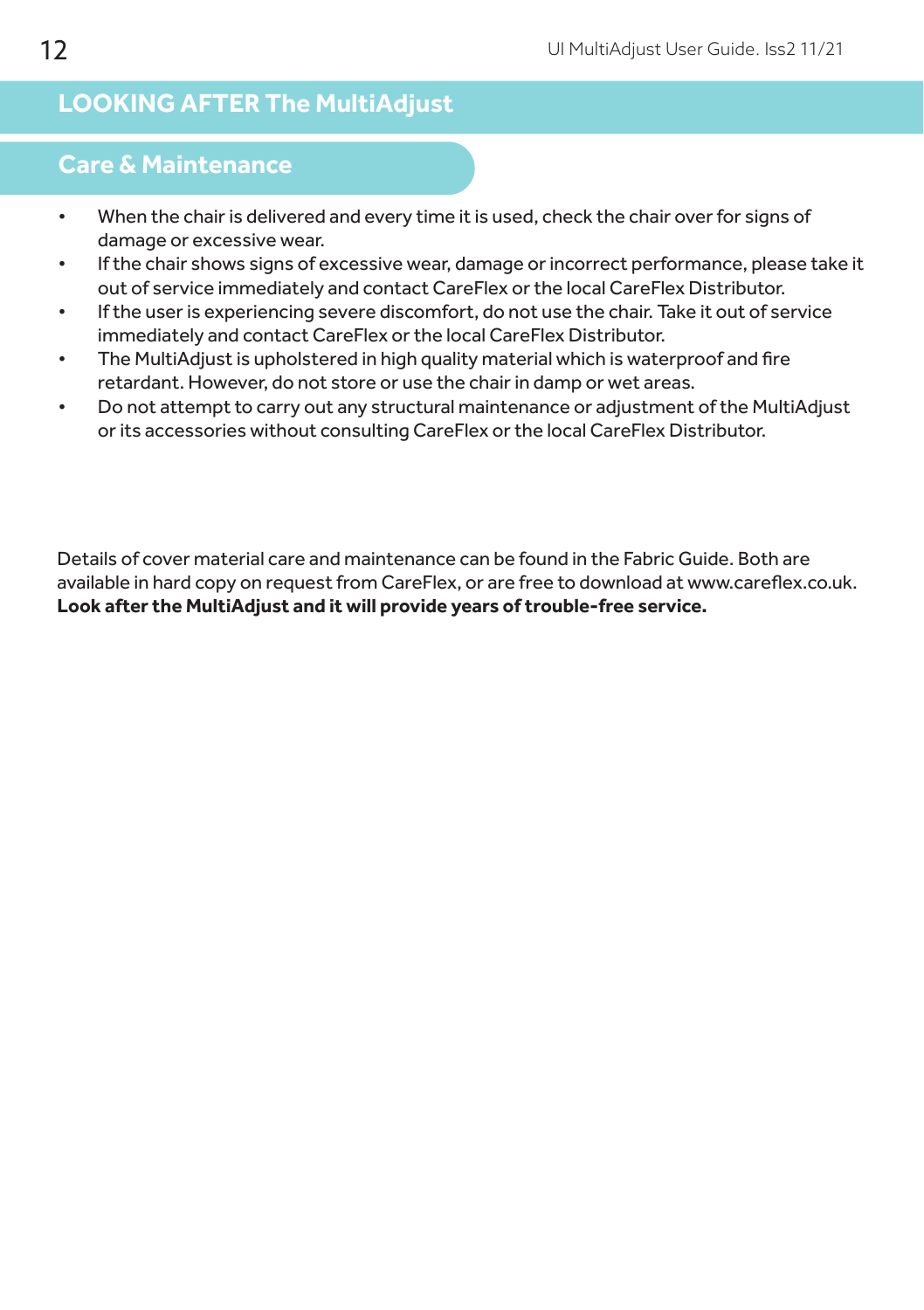### **Identification**

Each MultiAdjust chair has a unique chair number which must be quoted during any correspondence with CareFlex or the local CareFlex distributor. This is on a white label on the back of the chair.



#### **Important Safety Information**

- All those using, providing, setting-up or adjusting the MultiAdjust chair should take the time to familiarise themselves with all aspects of the chair, including its functions and accessories, before using the chair.
- Do not 'ride' on the push handles or subject them to excessive loads.
- Do not sit on the leg rest or subject it to excessive loads.
- Do not attempt to stand on the footplate.
- Do not tip the chair backwards to ascend steps or overcome thresholds, especially if a user is sat in the chair.
- Always ensure that the user's feet do not drag on the ground when the chair is moved by elevating the leg rest to lift their feet off the floor or using the footplate.
- Always ensure that there are no obstructions under the chair and that there is plenty of space around the chair before using the Tilt-in-Space facility.
- Always apply at least two brakes when the user is transferred to or from the chair.
- Always try to avoid storing or using the chair in areas where it may obstruct exits or passageways.
- The MultiAdjust must never be used in motor vehicles for user transportation.
- Do not charge the chair's batteries when a client is sat in the chair (motorised version only).
- Do not move the chair if the charging lead is connected between the chair and mains power supply (motorised version only).

#### \*Disclaimers

Tilt-in-Space and Back Angle Recline should always be prescribed responsibly, ensuring that they are safe and appropriate for the user following a comprehensive assessment of posture and risk, with advice sought from the multi-disciplinary team where indicated. In some cases these functions will be contra-indicated, and they could also increase shear and friction forces.

All belts and harnesses must also be prescribed, implemented and monitored responsibly following a comprehensive risk assessment. Please see the Device safety information alert for further information: www.gov.uk/drug-device-alerts/all-posture-or-safety-belts-fitted-to-supportiveseating-wheelchairs-hoists-and-bathroom-equipment-risk-of-serious-injury-or-death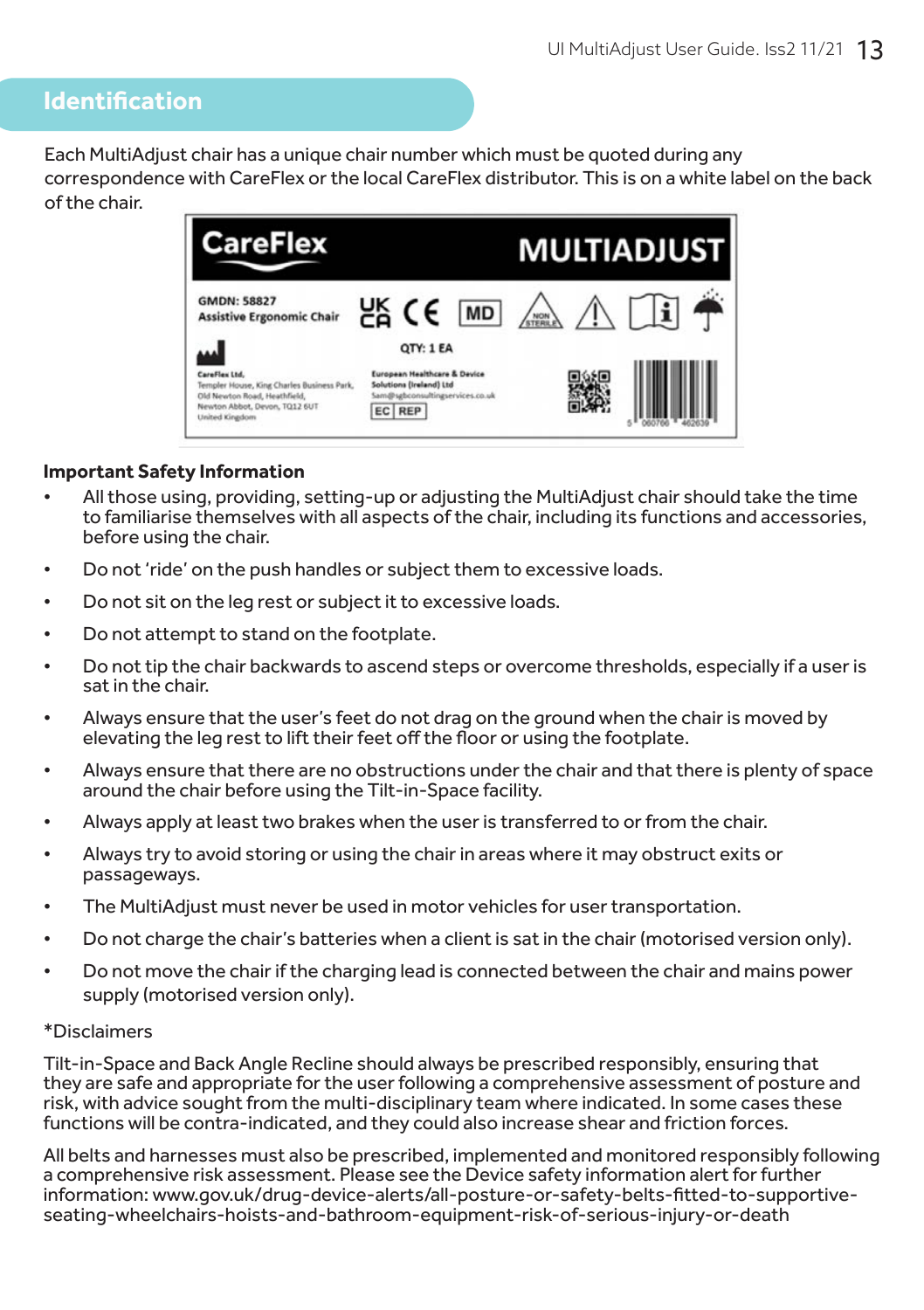**Notes** Write the CareFlex Chair Number Here:

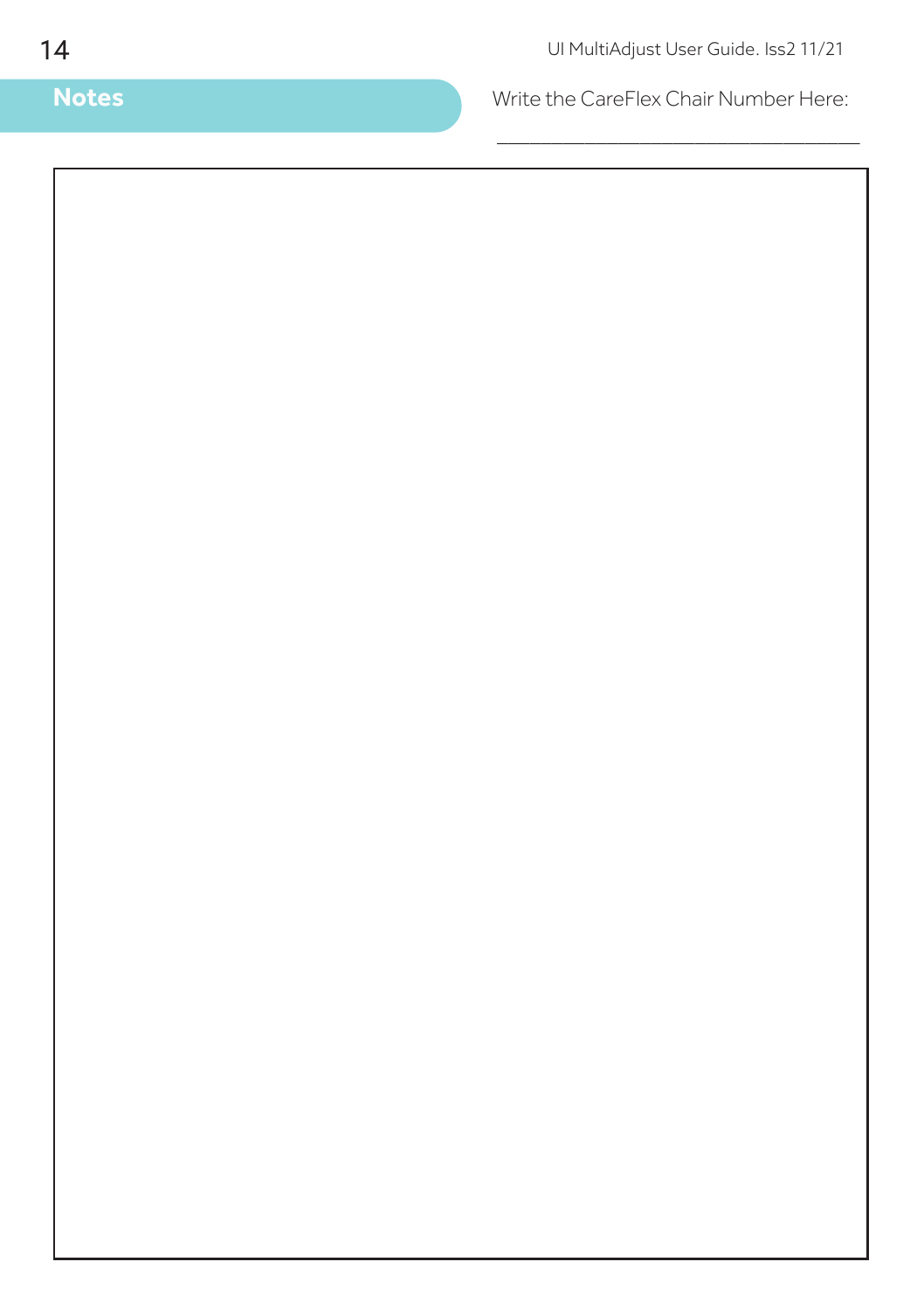**Notes** Write the CareFlex Chair Number Here:

\_\_\_\_\_\_\_\_\_\_\_\_\_\_\_\_\_\_\_\_\_\_\_\_\_\_\_\_\_\_\_\_\_